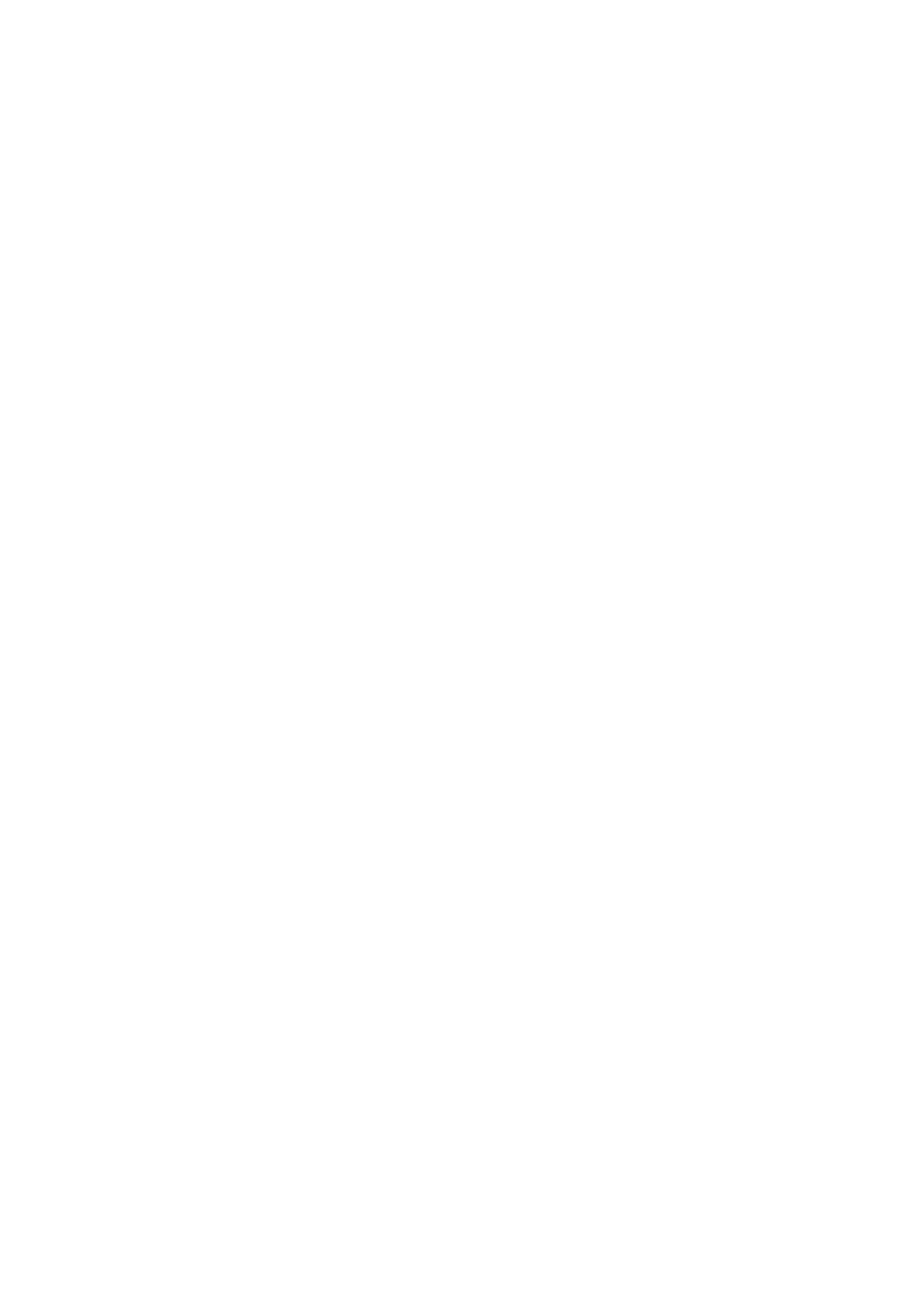# **NO. 4 OF 2003**

# **PUBLIC OFFICER ETHICS ACT**

# ARRANGEMENT OF SECTIONS

# PART I – PRELIMINARY

### *Section*

- 1. Short title.
- 2. Interpretation.
- 3. Determination of responsible Commission.
- 4. Certain delegations by Public Service Commission.

### PART II – SPECIFIC CODES OF CONDUCT AND ETHICS

- 5. Establishment of specific Codes.
- 6. Publication of specific Codes.

### PART III – GENERAL CODE OF CONDUCT AND ETHICS

- 7. Part sets out general Code.
- 8. Performance of duties, general.
- 9. Professionalism.
- 10. Rule of law.
- 11. No improper enrichment.
- 12. Conflict of interest.
- 13. Collections and harambees.
- 14. Acting for foreigners.
- 15. Care of property.
- 16. Political neutrality.
- 17. Nepotism, etc.
- 18. Giving of advice.
- 19. Misleading the public, etc.
- 20. Conduct of private affairs.
- 21. Sexual harassment.
- 22. Selection, etc., of public officers.
- 23. Submitting of declarations, etc.
- 24. Acting through others.
- 25. Reporting improper orders.

### PART IV – DECLARATIONS OF INCOME, ASSETS AND LIABILITIES

- 26. Declaration required.
- 27. When declarations must be made.
- 28. Clarifications.
- 29. Information to be correct.
- 30. Access to declarations.
- 31. Retention of information.
- 32. Offences.
- 33. Administrative procedures.
- 34. Amendment of Schedule.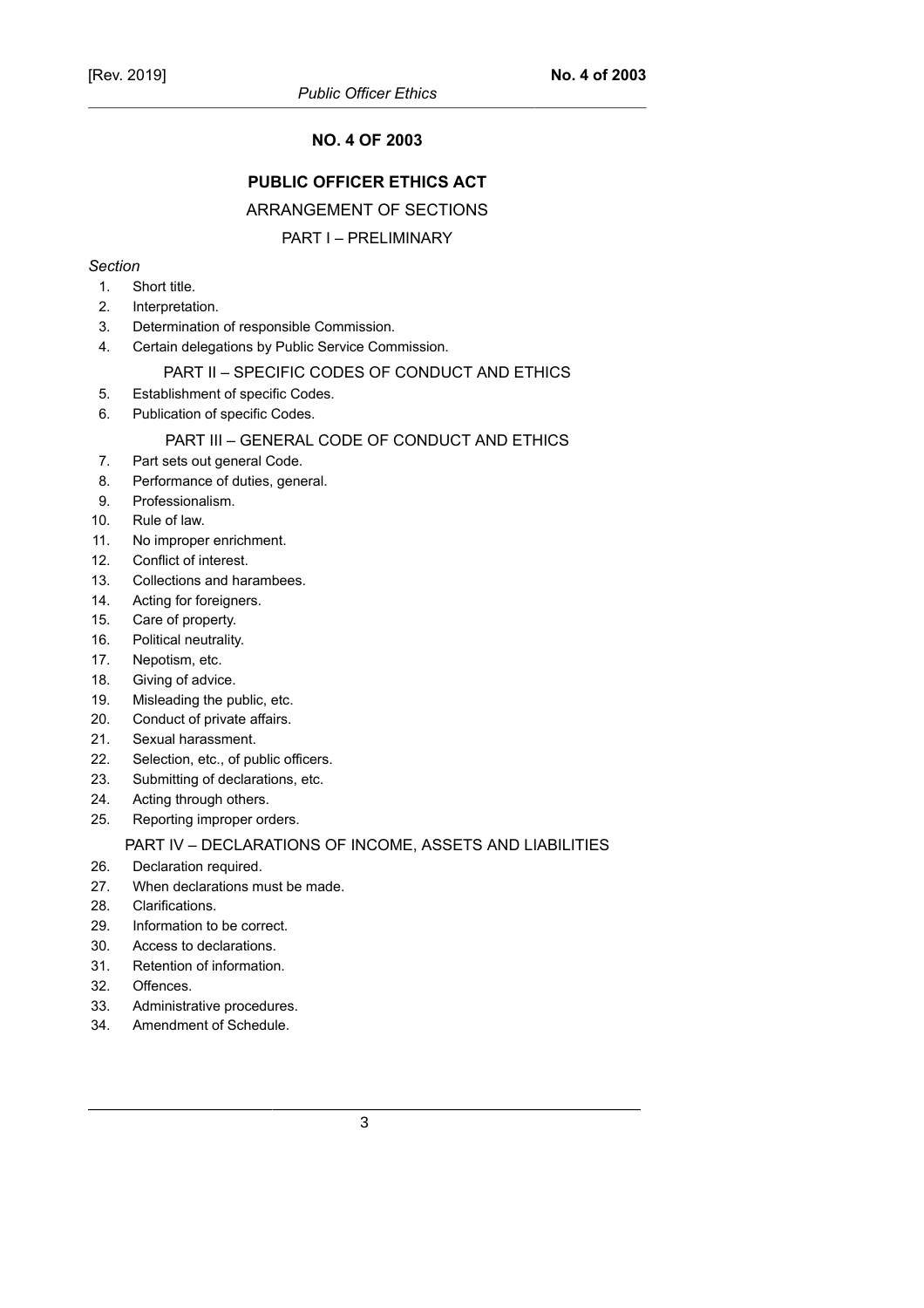# *Public Officer Ethics*

# PART V – ENFORCEMENT OF CODE OF CONDUCT AND ETHICS

- 35. Investigations.
- 36. Disciplinary action.
- 37. Publication of actions.
- 38. Referral for possible civil or criminal proceedings.
- 39. Exceptions.

# PART VI – GENERAL

- 40. Obstruction or hindering persons under Act.
- 41. Divulging information acquired under Act.
- 42. Regulations.

SCHEDULE — DECLARATION OF INCOME, ASSETS AND LIABILITIES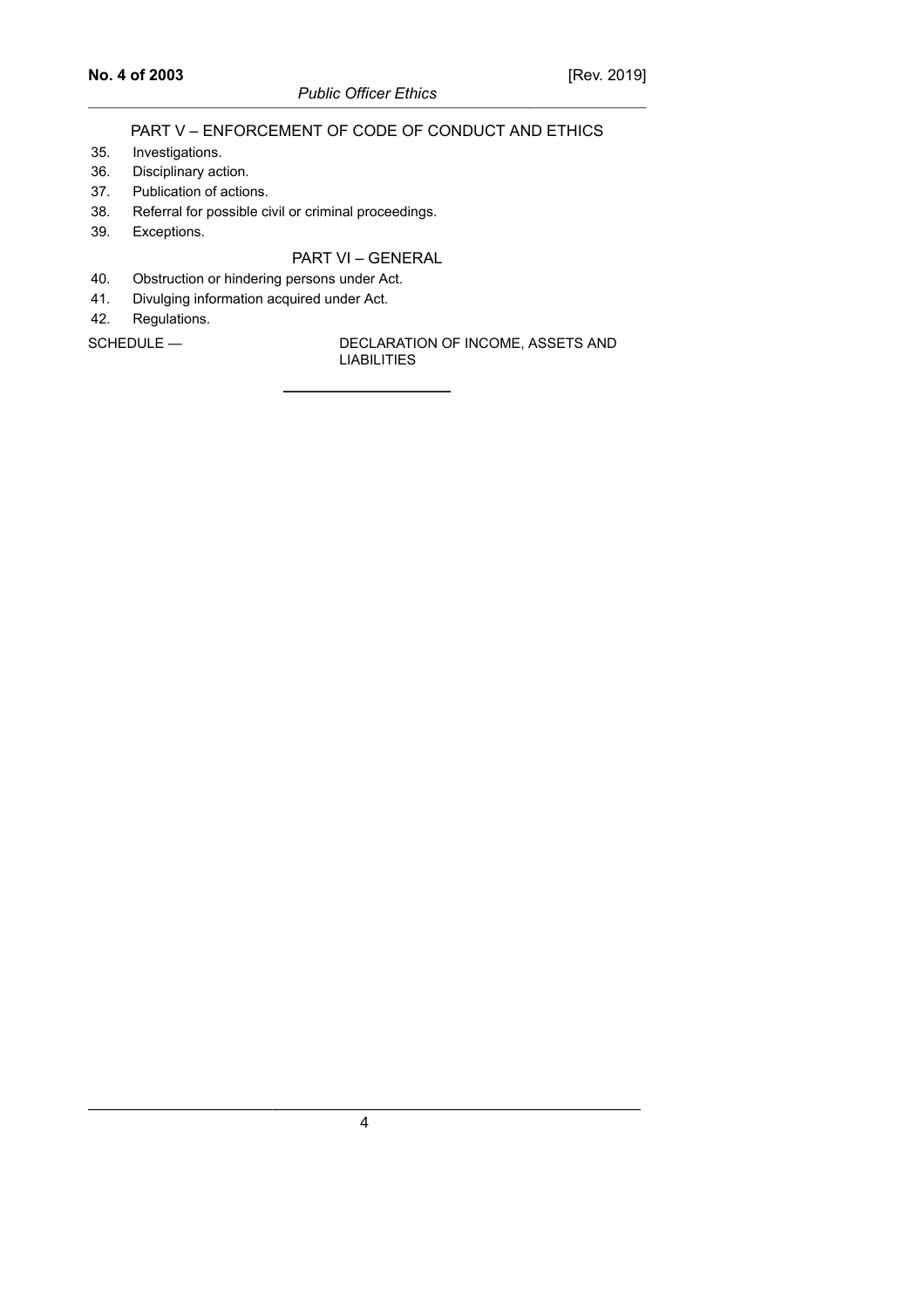**NO. 4 OF 2003**

# **PUBLIC OFFICER ETHICS ACT**

[*Date of assent: 30th April, 2003*.]

[*Date of commencement: 2nd May, 2003*.]

**An Act of Parliament to advance the ethics of public officers by providing for a Code of Conduct and Ethics for public officers and requiring financial declarations from certain public officers and to provide for connected purposes**

[Act No. 4 of 2003, Act No. 7 of 2007, Act No. 31 of 2016, Act No. 11 of 2017.]

### PART I – PRELIMINARY

### **1. Short title**

This Act may be cited as the Public Officer Ethics Act, 2003.

### **2. Interpretation**

In this Act, unless the context otherwise requires—

**"Code of Conduct and Ethics"** means, for a public officer, the Code of Conduct and Ethics established under Part II for that public officer;

**"Commission"** means a commission, committee or other body having functions under this Act by virtue of section 3;

**"Minister"** means the Minister responsible for integrity issues;

**"public officer"** means any officer, employee or member, including an unpaid, part-time or temporary officer, employee or member, of any of the following—

- (a) the Government or any department, service or undertaking of the Government;
- (b) the National Assembly or the Parliamentary Service;
- (c) a local authority;
- (d) any corporation, council, board, committee or other body which has power to act under and for the purposes of any written law relating to local government, public health or undertakings of public utility or otherwise to administer funds belonging to or granted by the Government or money raised by rates, taxes or charges in pursuance of any such law;
- (e) a co-operative society established under the Co-operative Societies Act (No. 12 of 1997):

Provided that this Act shall apply to an officer of a co-operative society within the meaning of that Act;

- (f) a public university;
- (g) any other body prescribed by regulation for the purposes of this paragraph;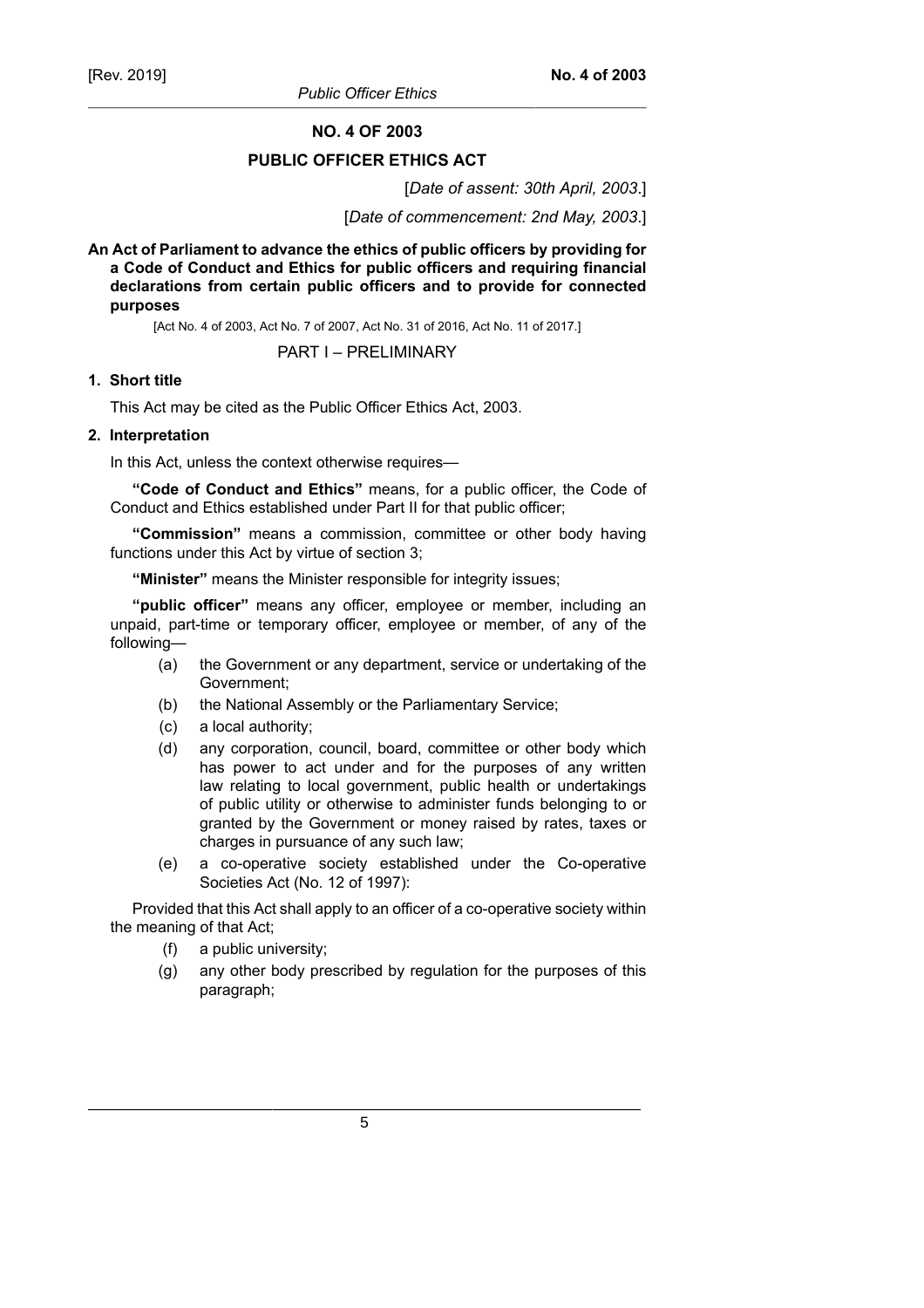**"responsible Commission"**, in relation to a public officer, means the Commission determined under section 3 to be the responsible Commission in relation to that public officer.

[Act No. 7 of 2007, Sch.]

#### **3. Determination of responsible Commission**

(1) This section determines what body is the responsible Commission for a public officer for the purposes of this Act.

(2) The committee of the National Assembly responsible for the ethics of members is the responsible Commission for—

- (a) members of the National Assembly including, for greater certainty, the President, the Speaker and the Attorney-General;
- (b) members of the Electoral Commission and the Public Service Commission; and
- (c) the Controller and Auditor-General;
- (d) Directors and Assistant Directors of the Kenya Anti-Corruption Commission.

(3) The Public Service Commission is the responsible Commission for the public officers in respect of which it exercises disciplinary control and for the public officers described in paragraphs (d) and (e) of section 107(4) of the Constitution and for public officers who are officers, employees or members of state corporations that are public bodies.

(4) The Judicial Service Commission is the responsible Commission for judges, magistrates and the public officers in respect of which it exercises disciplinary control.

(5) The Parliamentary Service Commission is the responsible Commission for the public officers in respect of which it exercises disciplinary control.

(6) The Electoral Commission is the responsible Commission for councillors of local authorities.

(7) The Teachers Service Commission established under the Teachers Service Commission Act (Cap. 212) is the responsible Commission for teachers registered under that Act.

(8) The Defence Council established under the Armed Forces Act (Cap. 199) is the responsible Commission for members of the armed forces, within the meaning of that Act.

(9) The National Security Intelligence Council established under the National Security Intelligence Service Act, 1998 (No. 11 of 1998) is the responsible Commission for members of the National Security Intelligence Service established under that Act.

(9A) The Witness Protection Advisory Board established under the Witness Protection Act, 2003 shall be the responsible commission for the members of the Witness Protection Agency established under that Act.

(10) The responsible Commission for a public officer for which no responsible Commission is otherwise specified under this section is the commission, committee or other body prescribed by regulation.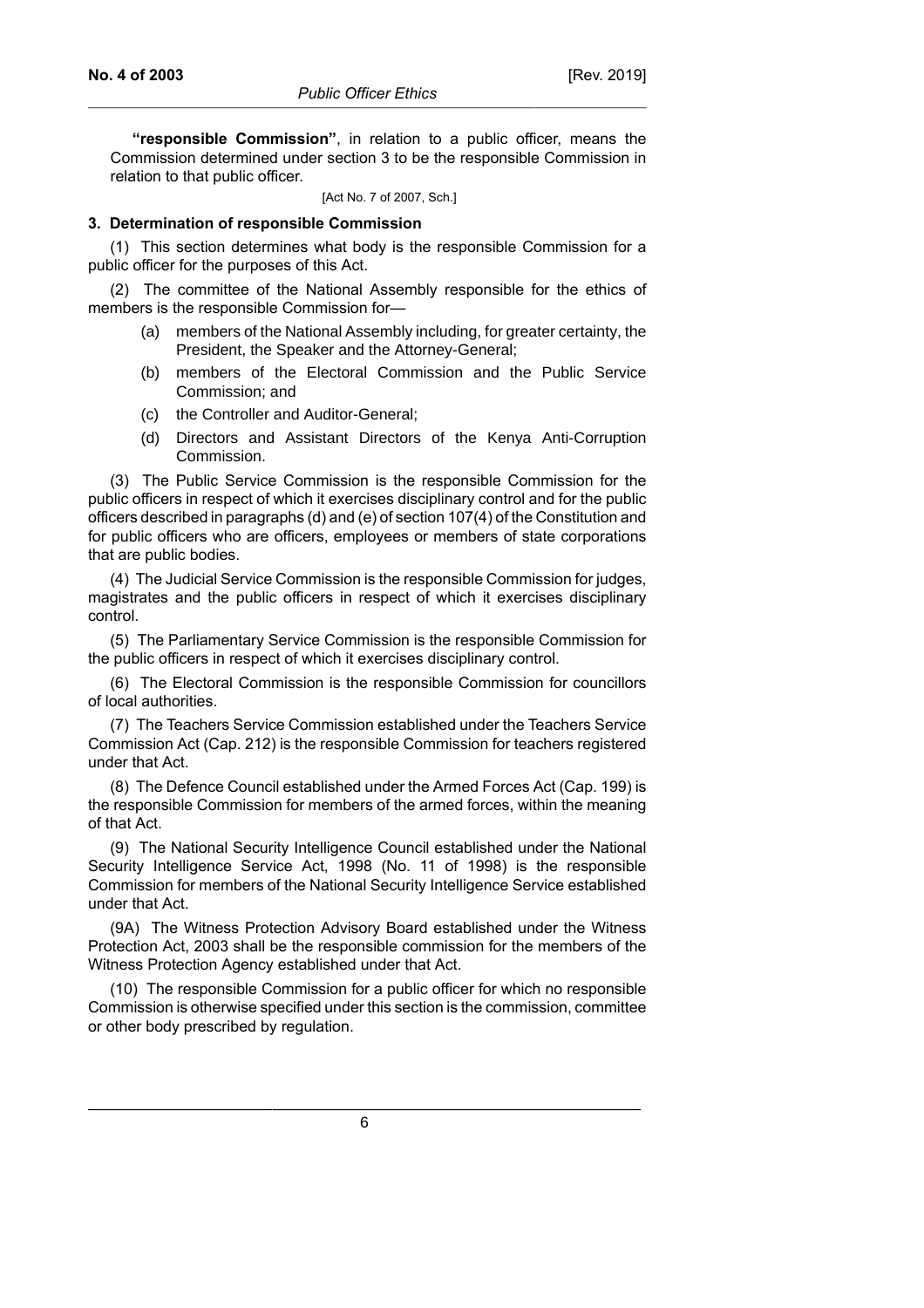**No. 4 of 2003**

(11) A body that is the responsible Commission for a public officer by virtue of exercising disciplinary control over that public officer remains the responsible Commission notwithstanding the delegation of any disciplinary powers with respect to that public officer.

[Act No. 7 of 2007, Sch., Act No. 11 of 2017, Sch.]

# **4. Certain delegations by Public Service Commission**

(1) Subject to subsection (2), the Public Service Commission may, by notice in the *Gazette* delegate to another person or body any of its powers and functions under Part IV or Part V with respect to classes of public officers specified by the Public Service Commission and that person or body shall be deemed to be the responsible Commission with respect to such delegated powers and functions.

(2) The Public Service Commission may delegate powers and functions only with respect to public officers in a job group below job group "M" or its equivalent. [Act No. 7 of 2007, Sch.]

# PART II – SPECIFIC CODES OF CONDUCT AND ETHICS

# **5. Establishment of specific Codes**

(1) Each Commission shall establish a specific Code of Conduct and Ethics for the public officers for which it is the responsible Commission.

(2) The specific Code established by a Commission shall include all the requirements in the general Code of Conduct and Ethics under Part III and may—

- (a) include requirements beyond what is required under the general Code of Conduct and Ethics under Part III; and
- (b) set out how any requirements of the specific or general Code may be satisfied.

(3) No requirement shall be included in a specific Code that would infringe any independence of a public officer provided for by the Constitution or an Act and any requirement of the specific Code or in the general Code of Conduct and Ethics under Part III is of no effect that it would do so.

(4) Until a Commission has established a specific Code under this section, the general Code of Conduct and Ethics under Part III shall apply as though it were the specific Code established by the Commission.

# **6. Publication of specific Codes**

(1) Each Commission shall publish the specific Code of Conduct and Ethics established by it in the *Gazette* within ninety days after the Commencement of this Act.

(2) In relation to a Commission that is prescribed by regulation under section 3(10) as a responsible Commission, this section shall apply as though the reference in subsection (1) to the commencement of this Act were a reference to the commencement of the regulation.

PART III – GENERAL CODE OF CONDUCT AND ETHICS

# **7. Part sets out general Code**

(1) This Part sets out a general Code of Conduct and Ethics for public officers.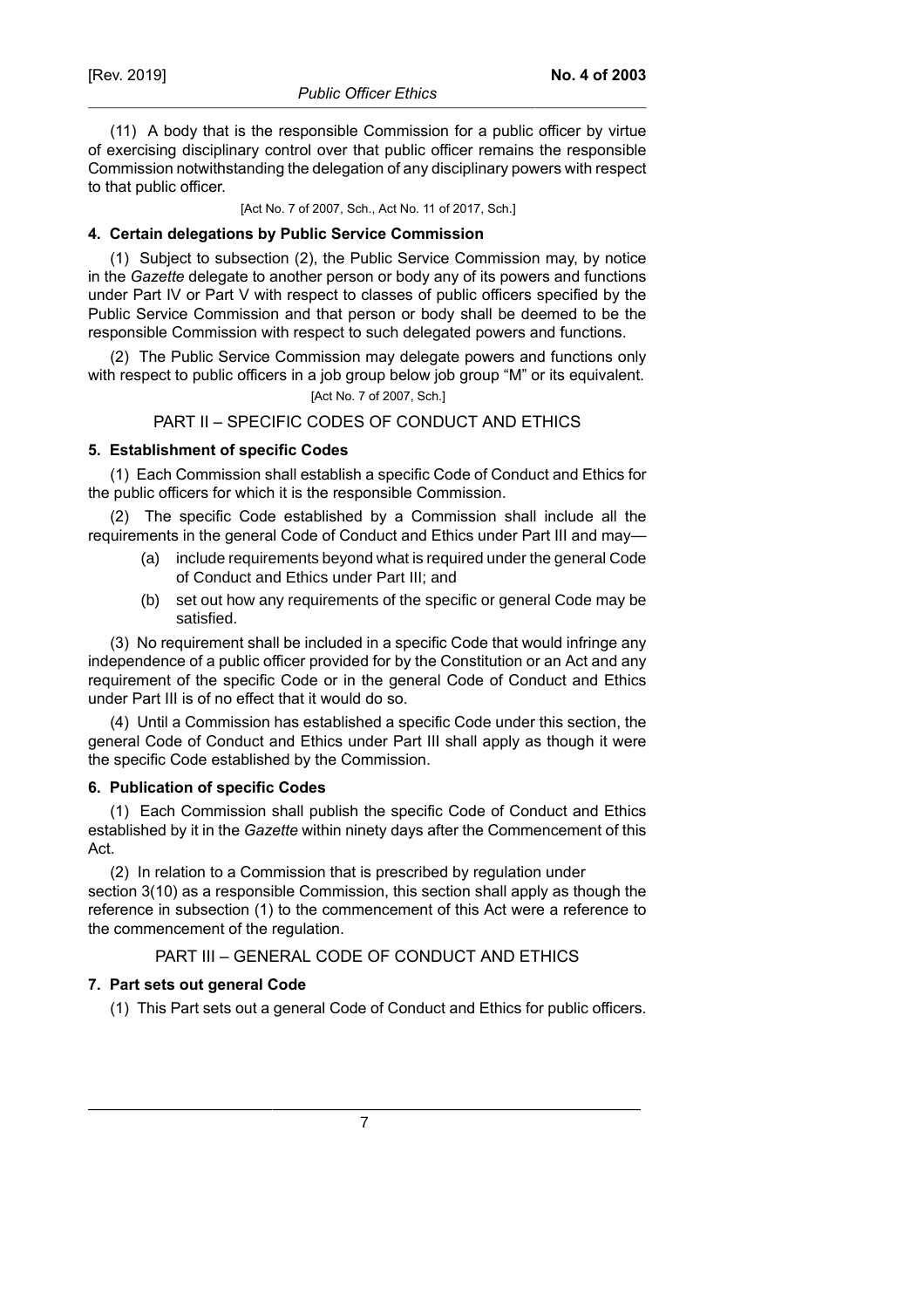#### **8. Performance of duties, general**

A public officer shall, to the best of his ability, carry out his duties and ensure that the services that he provides are provided efficiently and honestly.

### **9. Professionalism**

A public officer shall—

- (a) carry out his duties in a way that maintains public confidence in the integrity of his office;
- (b) treat the public and his fellow public officers with courtesy and respect;
- (c) to the extent appropriate to his office, seek to improve the standards of performance and level of professionalism in his organisation;
- (d) if a member of a professional body, observe the ethical and professional requirements of that body;
- (e) observe official working hours and not be absent without proper authorisation or reasonable cause;
- (f) maintain an appropriate standard of dress and personal hygiene; and
- (g) discharge any professional responsibilities in a professional manner.

# **10. Rule of law**

(1) A public officer shall carry out his duties in accordance with the law.

(2) In carrying out his duties, a public officer shall not violate the rights and freedoms of any person under Part V of the Constitution.

### **11. No improper enrichment**

- (1) A public officer shall not use his office to improperly enrich himself or others.
- (2) Without limiting the generality of subsection (1), a public officer shall not—
	- (a) except as allowed under subsection (3) or (4), accept or request gifts or favours from a person who—
		- (i) has an interest that may be affected by the carrying out, or not carrying out, of the public officer's duties;
		- (ii) carries on regulated activities with respect to which the public officer's organisation has a role; or
		- (iii) has a contractual or similar relationship with the public officer's organisation;
	- (b) improperly use his office to acquire land or other property for himself or another person, whether or not the land or property is paid for; or
	- (c) for the personal benefit of himself or another, use or allow the use of information that is acquired in connection with the public officer's duties and that is not public.

(3) A public officer may accept a gift given to him in his official capacity but, unless the gift is a non-monetary gift that does not exceed the value prescribed by regulation, such a gift shall be deemed to be a gift to the public officer's organisation.

(4) Subsection (2)(a) does not prevent a public officer from accepting a gift from a relative or friend on a special occasion recognised by custom.

(5) Subsection (2)(c) does not apply to the use of information for educational or literacy purposes, research purposes or other similar purposes.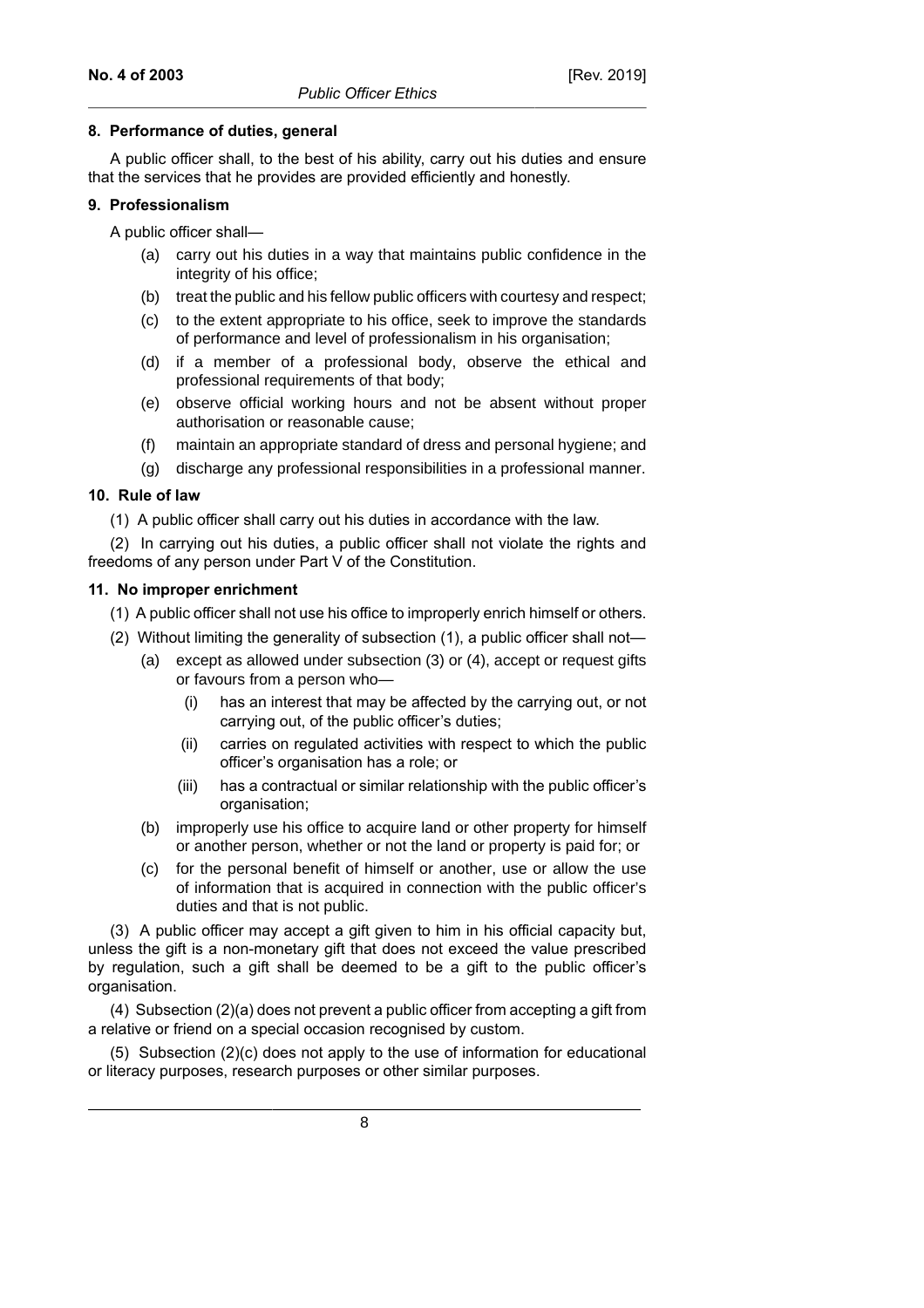—

# **12. Conflict of interest**

(1) A public officer shall use his best efforts to avoid being in a position in which his personal interests conflict with his official duties.

(2) Without limiting the generality of subsection (1), a public officer shall not hold shares or have any other interest in a corporation, partnership of other body, directly or through another person, if holding those shares or having that interest would result in the public officer's personal interests conflicting with his official duties.

(3) A public officer whose personal interests conflict with his official duties shall

- (a) declare the personal interests to his superior or other appropriate body and comply with any directions to avoid the conflict; and
- (b) refrain from participating in any deliberations with respect to the matter.

(4) Notwithstanding any directions to the contrary under subsection (3)(a), a public officer shall not award a contract, or influence the award of a contract, to—

- (a) himself;
- (b) a spouse or relative;
- (c) a business associate; or
- (d) a corporation, partnership or other body in which the officer has an interest.

(5) The regulations may govern when the personal interests of a public officer conflict with his official duties for the purposes of this section.

(6) In this section, **"personal interest"** includes the interest of a spouse, relative or business associate.

# **13. Collections and harambees**

- (1) A public officer shall not—
	- (a) use his office or place of work as a venue for soliciting or collecting harambees; or
	- (b) either as a collector or promoter of a public collection, obtain money or other property from a person by using his official position in any way to exert pressure.

(2) In this section, **"collection"**, **"collector"** and **"promoter"** have the same meanings as in section 2 of the Public Collections Act (Cap. 106).

# **14. Acting for foreigners**

(1) No public officer shall, in a manner that may be detrimental to the security interests of Kenya, be an agent for, or further the interests of, a foreign government, organisation or individual.

(2) For the purposes of this section—

- (a) an individual is foreign if the individual is not a citizen of Kenya;
- (b) an organisation is foreign if it is established outside Kenya or if it is owned or controlled by foreign governments, organisations or individuals.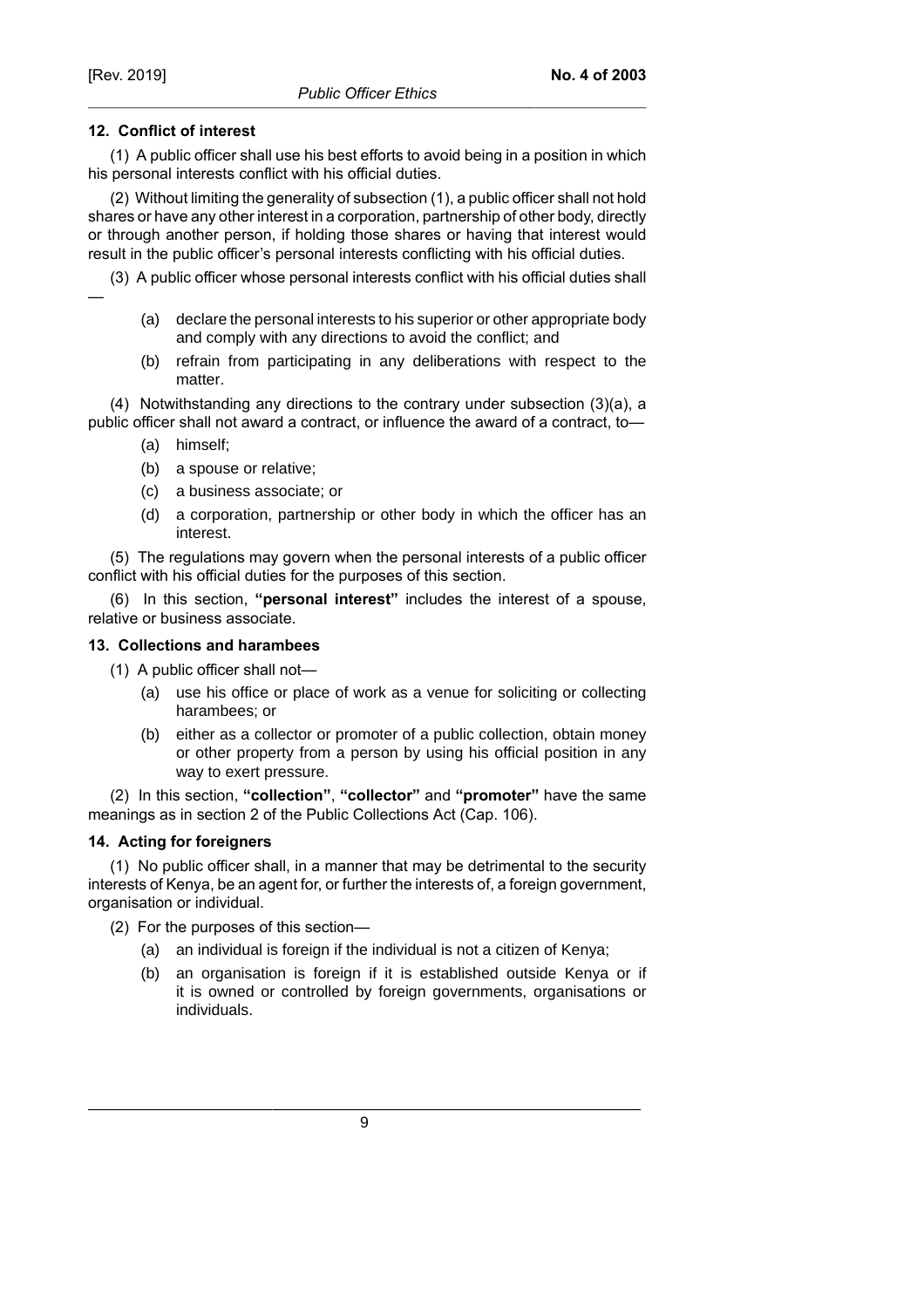# **15. Care of property**

(1) A public officer shall take all reasonable steps to ensure that property that is entrusted to his care is adequately protected and not misused or misappropriated.

(2) A person who contravenes subsection (1) shall be personally liable for losses resulting from the contravention.

# **16. Political neutrality**

(1) A public officer shall not, in or in connection with the performance of his duties as such—

- (a) act as an agent for, or so as to further the interest of, a political party; or
- (b) indicate support for or opposition to any political party or candidate in an election.

(2) A public officer shall not engage in political activity that may compromise or be seen to compromise the political neutrality of his office.

(3) This section does not apply to a member of the National Assembly or a councillor of a local authority.

# **17. Nepotism, etc**

A public officer shall not practice nepotism or favouritism.

# **18. Giving of advice**

A public officer who has a duty to give advice shall give honest and impartial advice without fear or favour.

### **19. Misleading the public, etc**

A public officer shall not knowingly give false or misleading information to members of the public or to any other public officer.

### **20. Conduct of private affairs**

(1) A public officer shall conduct his private affairs in a way that maintains public confidence in the integrity of his office.

(2) A public officer shall not evade taxes.

(3) A public officer shall not neglect his financial obligations or neglect to settle them.

### **21. Sexual harassment**

(1) A public officer shall not sexually harass a member of the public or a fellow public officer.

(2) In subsection (1), **"sexually harass"** includes doing any of the following, if the person doing it knows or ought to know that it is unwelcome—

- (a) making a request or exerting pressure for sexual activity or favours;
- (b) making intentional or careless physical contact that is sexual in nature; and
- (c) making gestures, noises, jokes or comments, including innuendoes, regarding another person's sexuality.

### **22. Selection, etc. of public officers**

A public officer shall practice and promote the principle that public officers should be—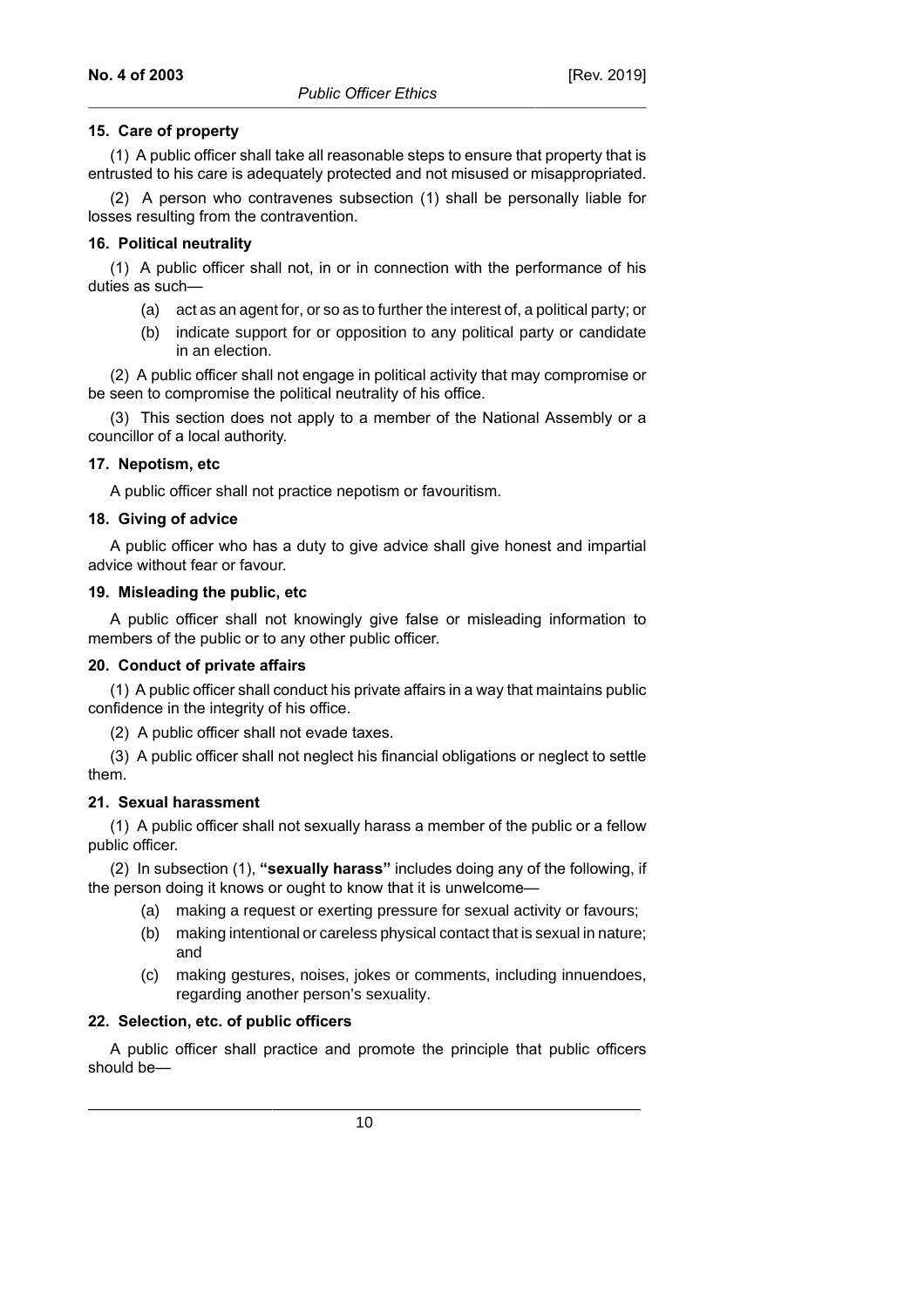- (a) selected on the basis of integrity, competence and suitability; or
- (b) elected in fair elections.

# **23. Submitting of declarations, etc**

A public officer shall submit any declaration or clarification required under Part IV to be submitted or made by him.

# **24. Acting through others**

- (1) A public officer contravenes the Code of Conduct and Ethics if
	- he causes anything to be done through another person that would, if the public officer did it, be a contravention of the Code of Conduct and Ethics; or
	- (b) he allows or directs a person under his supervision or control to do anything that is a contravention of the Code of Conduct and Ethics.

(2) Subsection (1)(b) does not apply with respect to anything done without the public officer's knowledge or consent if the public officer took reasonable steps to prevent it.

# **25. Reporting improper orders**

If a public officer considers that anything required of him is a contravention of the Code of Conduct and Ethics or is otherwise improper or unethical, he shall report the matter to an appropriate authority.

# PART IV – DECLARATIONS OF INCOME, ASSETS AND LIABILITIES

# **26. Declaration required**

(1) Every public officer shall, once every two years as prescribed by section 27, submit to the responsible Commission for the public officer a declaration of the income, assets and liabilities of himself, his spouse or spouses and his dependent children under the age of 18 years.

(2) The declaration shall be in the form set out in the Schedule and shall include the information required by the form.

[Act No. 7 of 2007, Sch.]

# **27. When declarations must be made**

(1) The declaration shall be submitted in December of every second year.

(2) The statement date of a declaration under subsection (1) shall be the first day of November of the year in which the declaration is required.

(3) Within thirty days after becoming a public officer, the public officer shall submit an initial declaration.

(4) The statement date of an initial declaration under subsection (3) shall be the date the public officer became a public officer.

(5) Within thirty days after ceasing to be a public officer, the former public officer shall submit a final declaration.

(6) The statement date of a final declaration under subsection (5) shall be the date the public officer ceased to be a public officer.

(7) The following shall apply with respect to a person who is a public officer on the day the administrative procedures relevant to that public officer are first published under section 33—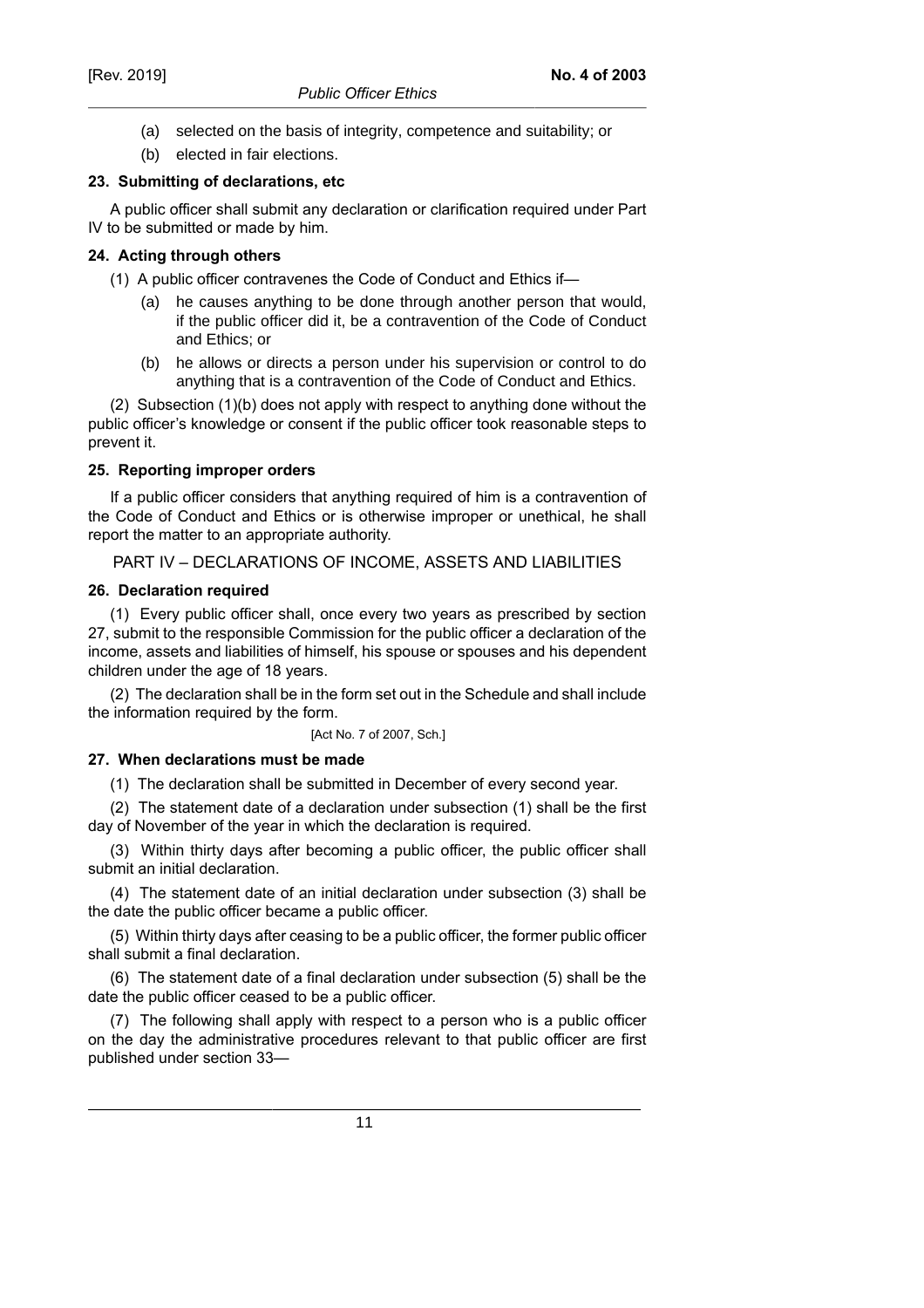- (a) the public officer shall submit an initial declaration within sixty days after the administrative procedures are published; and
- (b) the statement date of an initial declaration under paragraph (a) shall be the date the administrative procedures are published.

[Act No. 7 of 2007, Sch.]

#### **28. Clarifications**

(1) A person who has submitted a declaration to a Commission shall provide, without undue delay, any clarification requested by the Commission if the request is in writing and is made within six months after the declaration was submitted to the Commission.

(2) Without limiting what a request for clarification may include, such a request may include—

- (a) a request that any information that may have been omitted be provided; or
- (b) a request that any discrepancy or inconsistency, including a discrepancy or inconsistency arising because of information other than information included on the declaration, be explained or corrected.

#### **29. Information to be correct**

A person submitting a declaration or providing a clarification shall ensure that the declaration or clarification is correct, to the best of his knowledge.

#### **30. Access to declarations**

(1) The contents of a declaration or clarification under this Act shall be accessible to any person upon application to the responsible Commission in the prescribed manner if the applicant shows to the satisfaction of the responsible Commission that he or she has a legitimate interest and good cause in furtherance of the objectives of this Act, in such declaration or clarification:

Provided that prior to the responsible Commission making an affirmative decision under this section, it shall grant the opportunity to the affected party to make representations on the matter.

(2) No information obtained pursuant to subsection (1) shall be published or in any way made public except with prior written authority of the responsible Commission.

(3) Any person who—

- (a) publishes or in any way makes public any information obtained under the foregoing sections without prior permission of the responsible Commission;
- (b) knowingly republishes or otherwise disseminates or discloses to another person information to which this section relates where—
	- (i) such information was disclosed to himself or to some other person; or
	- (ii) such information was obtained in contravention of this Act,

shall be guilty of an offence and liable on conviction to imprisonment for five years or to a fine not exceeding five hundred thousand shillings, or to both.

[Act No. 7 of 2007, Sch.]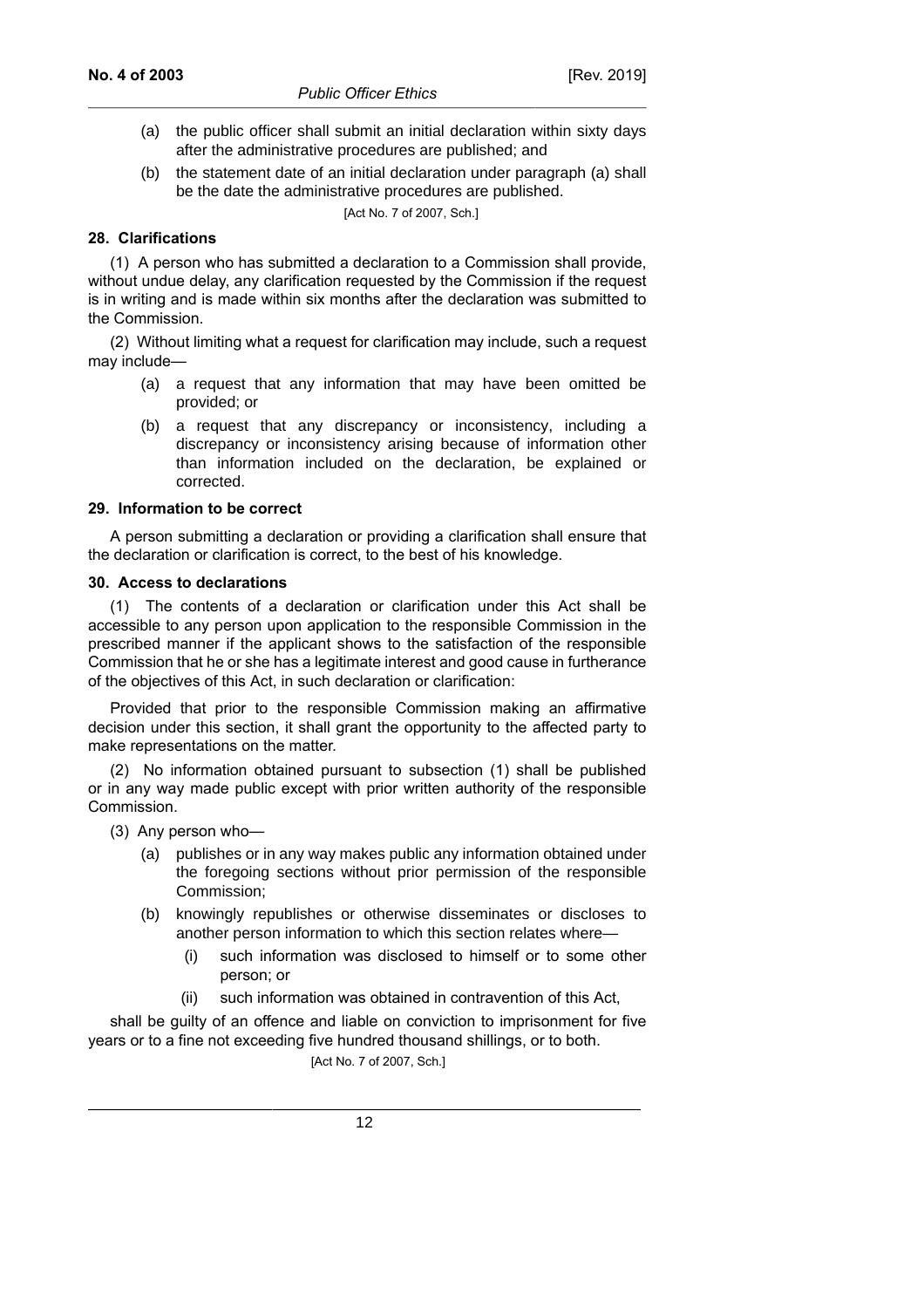#### **31. Retention of information**

A Commission shall keep information collected under this Part concerning a person for at least five years after the person ceased to be a public officer.

[Act No. 7 of 2007, Sch.]

#### **32. Offences**

A person who fails to submit a declaration or clarification as required under this Part or who submits, in such a declaration or clarification, information that he knows, or ought to know, is false or misleading, is guilty of an offence and is liable, on conviction, to a fine not exceeding one million shillings or to imprisonment for a term not exceeding one year or to both.

#### **33. Administrative procedures**

(1) Each Commission shall establish procedures for the administration of this Part with respect to the public officers for which it is the responsible Commission.

(2) The administrative procedures shall be established and published in the *Gazette* within ninety days after the commencement of this Act.

(3) In relation to a Commission that is prescribed by regulation under section 3(10) to be a responsible Commission, subsection (2) shall apply as though the reference in that subsection to the commencement of this Act were a reference to the commencement of the regulation.

(4) Nothing in section 27 requires a public officer to submit a declaration before publication, under this section, of the relevant administrative procedures by the responsible Commission.

#### **34. Amendment of Schedule**

(1) Subject to subsection (2), the Minister may, by notice in the *Gazette*, amend the Schedule to this Act.

(2) The Minister may not amend the Schedule to this Act unless a draft of the amendment has been laid before, and has been approved by resolution of, the National Assembly.

PART V – ENFORCEMENT OF CODE OF CONDUCT AND ETHICS

### **35. Investigations**

(1) The responsible Commission for a public officer may investigate to determine whether the public officer has contravened the Code of Conduct and Ethics.

(2) An investigation may be made on the Commission's own initiative or pursuant to a complaint by any person.

(3) The Commission may refer a matter to another appropriate body for investigation and that body shall investigate the matter within a reasonable time and submit a report to the Commission on its findings.

(4) An investigation may be conducted even if the subject of the investigation has ceased to be a public officer.

### **36. Disciplinary action**

(1) If an investigation discloses that the public officer has contravened the Code of Conduct and Ethics, the responsible Commission shall, within the time period prescribed by subsection (2)—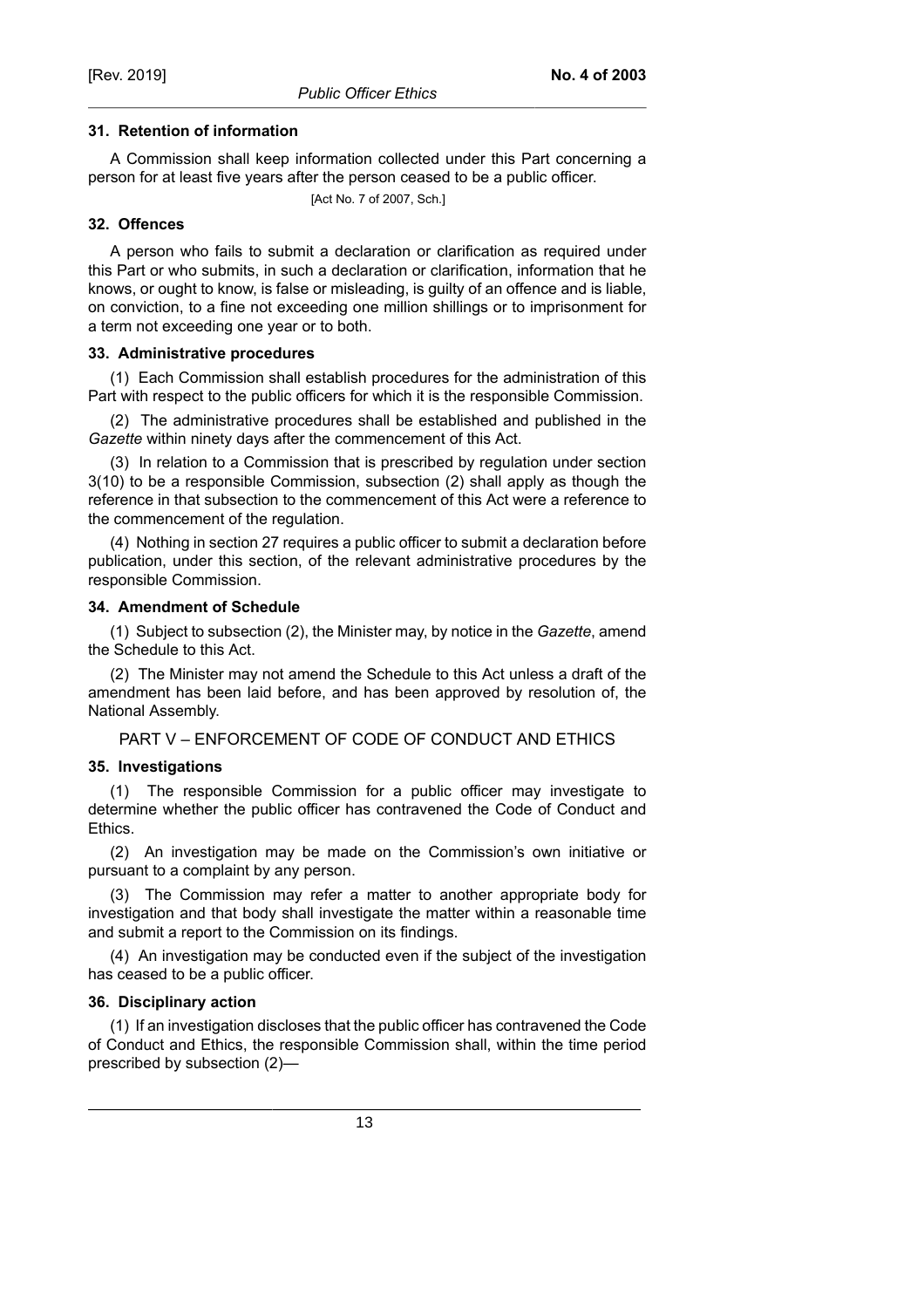- (a) take the appropriate disciplinary action; or
- (b) if the responsible Commission does not have the power to take the appropriate disciplinary action, refer the matter to a body or person who does have that power.
- (2) The time period referred to in subsection (1) is—
	- (a) within thirty days after the completion of the investigation; or
	- (b) if another body investigated the matter under section 35(3), within thirty days after the responsible Commission receives the report of that body.

(3) The responsible Commission shall inform the public officer concerned of any action it takes or intends to take under subsection (1) either before it takes the action or within thirty days after it does so.

(4) Subsection (3) does not affect any legal requirement to inform a public officer earlier than is required under that subsection.

(5) The regulations made under section 42 may govern what disciplinary action is appropriate for the purposes of subsection (1).

[Act No. 7 of 2007, Sch.]

# **37. Publication of actions**

(1) A Commission shall ensure that any action it takes under section 36(1) is made public in the manner prescribed.

(2) In making its action public the Commission shall ensure that at least the following is made public—

- (a) a description of the public officer's contravention of the Code of Conduct and Ethics including the circumstances of the contravention and the degree of the public officer's culpability;
- (b) a summary of the evidence upon which the finding that there was a contravention was based; and
- (c) a description of the disciplinary action the Commission took against the public officer or, if the Commission referred the matter to another body or person, the disciplinary action the Commission considered appropriate and the disciplinary action taken by that other body or person.

### **38. Referral for possible civil or criminal proceedings**

If, as a result of an investigation under this Part, the Commission is of the view that civil or criminal proceedings ought to be considered, the Commission shall refer the matter to the Attorney-General or other appropriate authority.

# **39. Exceptions**

This Part (section 35 excepted) does not apply with respect to offices for which the Constitution provides a procedure for removal for misbehaviour.

PART VI – GENERAL

### **40. Obstruction or hindering persons under Act**

A person who, without lawful excuse, obstructs or hinders a person acting under this Act is guilty of an offence and is liable, on conviction, to a fine not exceeding five million shillings or to imprisonment for a term not exceeding five years or to both.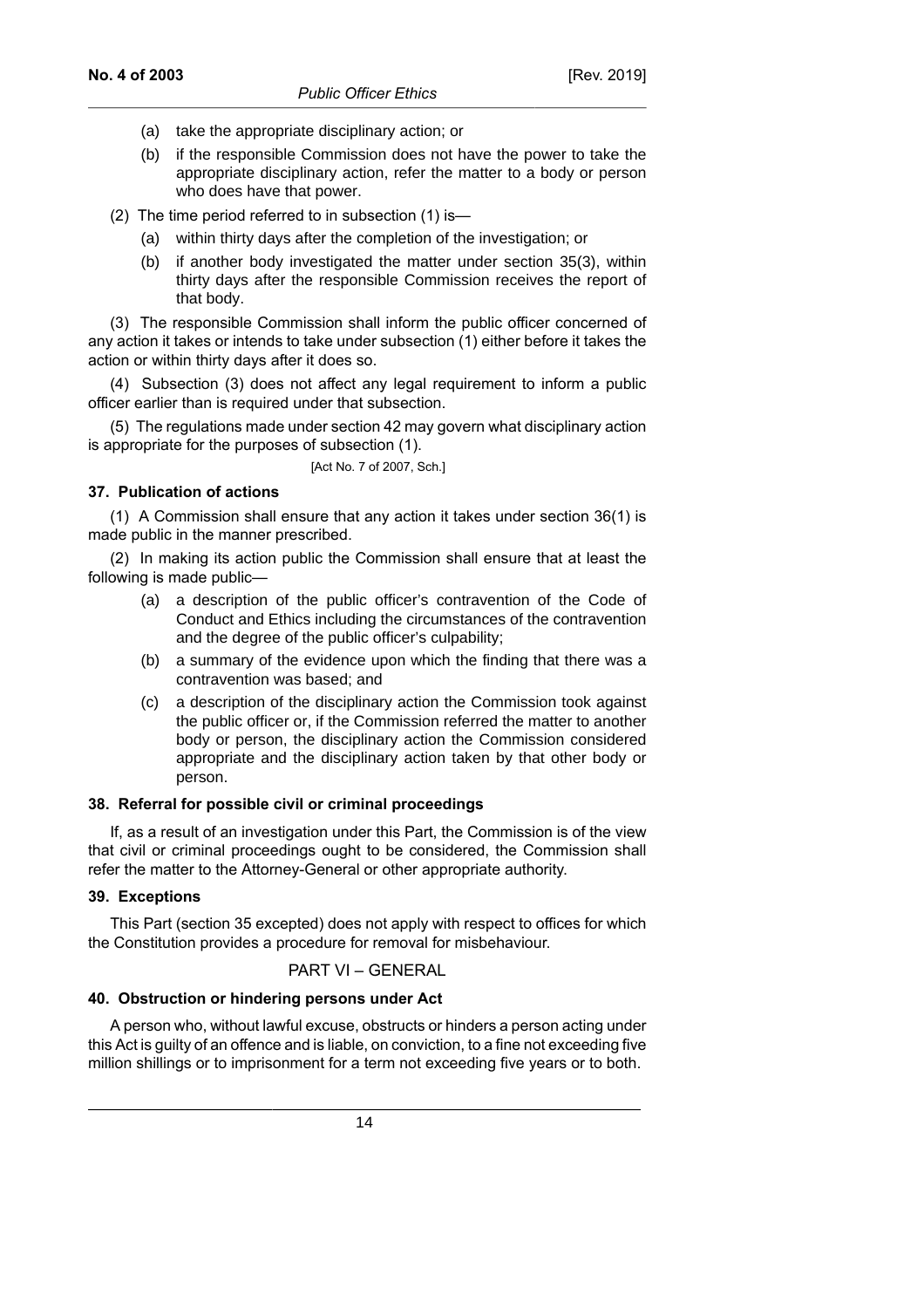### **41. Divulging information acquired under Act**

A person who, without lawful excuse, divulges information acquired in the course of acting under this Act is guilty of an offence and is liable, on conviction, to a fine not exceeding five million shillings or to imprisonment for a term not exceeding five years or to both.

Provided that the provision of this section as to divulging of information without lawful excuse shall only apply to exempt information provided for in section 6.

[Act No. 31 of 2016, Sch.]

# **42. Regulations**

as required.)

The Minister may make regulations for the better carrying out of the provisions of this Act.

**SCHEDULE** 

[Section 26.]

# DECLARATION OF INCOME, ASSETS AND LIABILITIES

| 1.             |                             | Name of public officer                                                                                                                                |               |  |  |  |
|----------------|-----------------------------|-------------------------------------------------------------------------------------------------------------------------------------------------------|---------------|--|--|--|
| (Surname)      |                             | (First name)                                                                                                                                          | (Other names) |  |  |  |
|                |                             |                                                                                                                                                       |               |  |  |  |
| 2 <sub>1</sub> | Birth information:          |                                                                                                                                                       |               |  |  |  |
|                | (a)                         |                                                                                                                                                       |               |  |  |  |
|                | (b)                         |                                                                                                                                                       |               |  |  |  |
| 3.             |                             |                                                                                                                                                       |               |  |  |  |
| 4.             | Address:                    |                                                                                                                                                       |               |  |  |  |
|                | (a)                         |                                                                                                                                                       |               |  |  |  |
|                | (b)                         |                                                                                                                                                       |               |  |  |  |
| 5.             | Employment information:     |                                                                                                                                                       |               |  |  |  |
|                | (a)                         |                                                                                                                                                       |               |  |  |  |
|                | (b)                         |                                                                                                                                                       |               |  |  |  |
|                | (c)                         | Nature of employment (permanent, temporary, contract,                                                                                                 |               |  |  |  |
| 6.             | Names of spouse or spouses: |                                                                                                                                                       |               |  |  |  |
| (Surname)      |                             | (First name)                                                                                                                                          | (Other names) |  |  |  |
|                |                             |                                                                                                                                                       |               |  |  |  |
| 7.             |                             | Names of dependent children under the age of 18 years:                                                                                                |               |  |  |  |
| (Surname)      |                             | (First name)                                                                                                                                          | (Other names) |  |  |  |
|                |                             |                                                                                                                                                       |               |  |  |  |
| 8.             |                             |                                                                                                                                                       |               |  |  |  |
|                |                             | (A separate statement is required for the officer and each spouse and<br>dependent child under the age of 18 years. Additional sheets should be added |               |  |  |  |

15